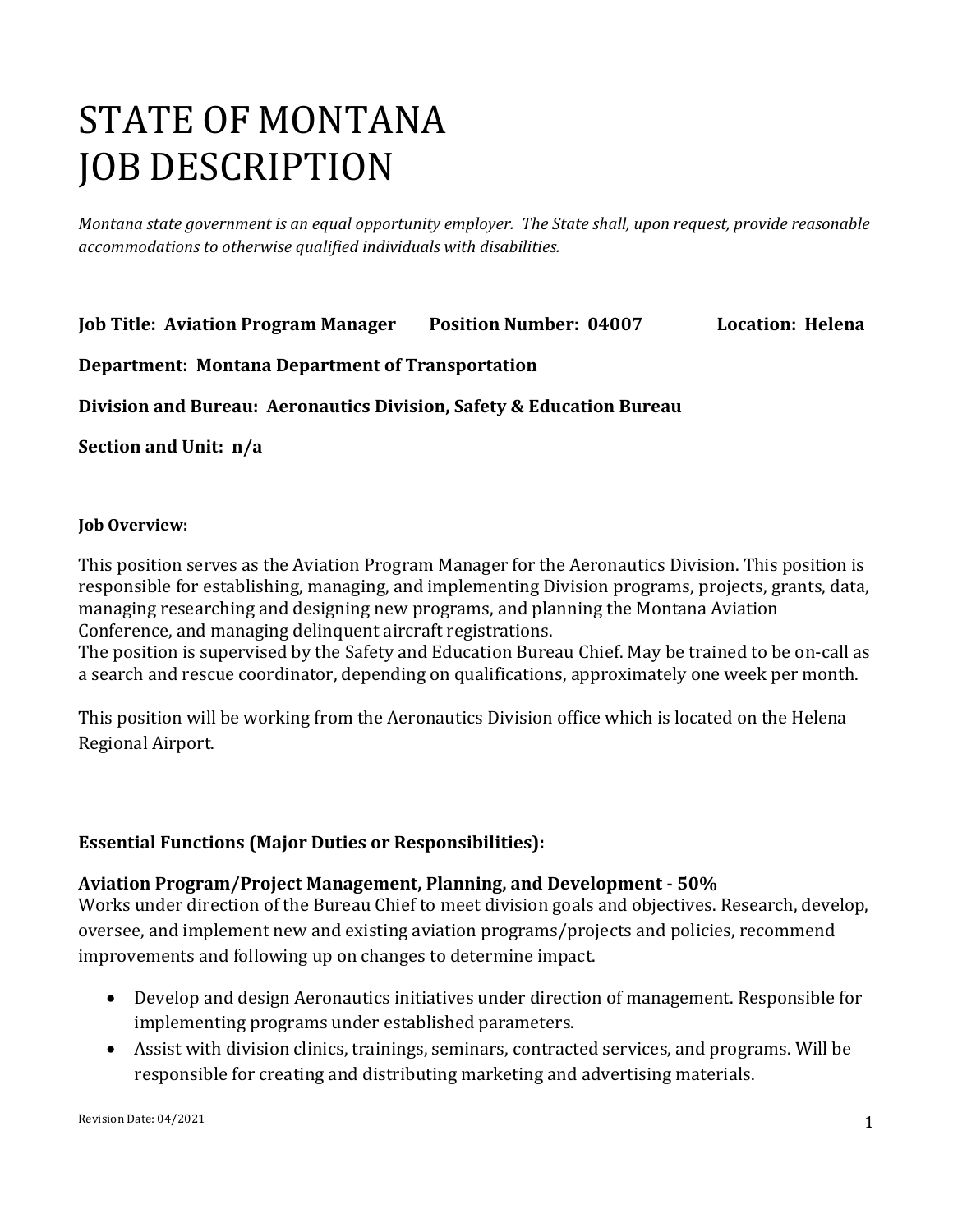- Respond to inquiries regarding program information by interpreting polices, statue, administrative rule, or program requirements.
- Maintain and revise program manuals, materials, and conduct quality assurance reviews.
- Interact, provide guidance, and communicate with community, clients, contractors, or other state agencies to facilitate program activities.
- Assist with internal or external communications regarding administrative, programmatic, operational progress and changes.
- Develop, implement, and Interpret administrative rules, laws, and policy matters. Determine impacts on Aeronautics operations and develop recommendations for management review. Assist program managers, or others by researching impacts to the program resulting from changes or proposed changes of policy, rule, and legislation.
- Coordinate internal and external audit inquiries; manages and implement audit recommendations.
- Negotiate and manage contracts.
- Prepare, support, and administer federal, state, and other grant applications. Fill grant application packages and ensure correctness of inputs in coordination with management.
- Solicit, collect, analyze, measure, enter, and report data to track program performance, usefulness, impact, and longevity.
- Assist with budget development and management for programs/projects.

# **Montana Aviation Conference Planner – 20%**

This position acts as the Montana Aviation Conference Coordinator. Responsible for managing and organizing all aspects of the conference. Oversees all logistics and is responsible for ensuring the success of the conference. Management of all logistical components of the conference (venue selection, agenda development, transportation, and other services)

- Provide oversight of the volunteer-based Conference Planning Committee.
- Solicitating and securing exhibitors, speakers, and sponsors.
- Develop and maintain the conference planning schedule.
- Manage conference budget.
- Create and distribute reports regarding conference demographics.
- Solicit, collect, analyze, measure, enter, and report data to track program performance, usefulness, impact, and longevity.

## **Delinquent Account Collections Management 20%**

- Manage the process of collecting overdue accounts.
- Approve or deny aircraft registration late fee waiver requests in accordance with administrative rule and notify the account owner in writing of agency decision.
- Responsible for executing statutory penalty actions for uncollectable accounts.
- Manage, record, track, and report aircraft registration data.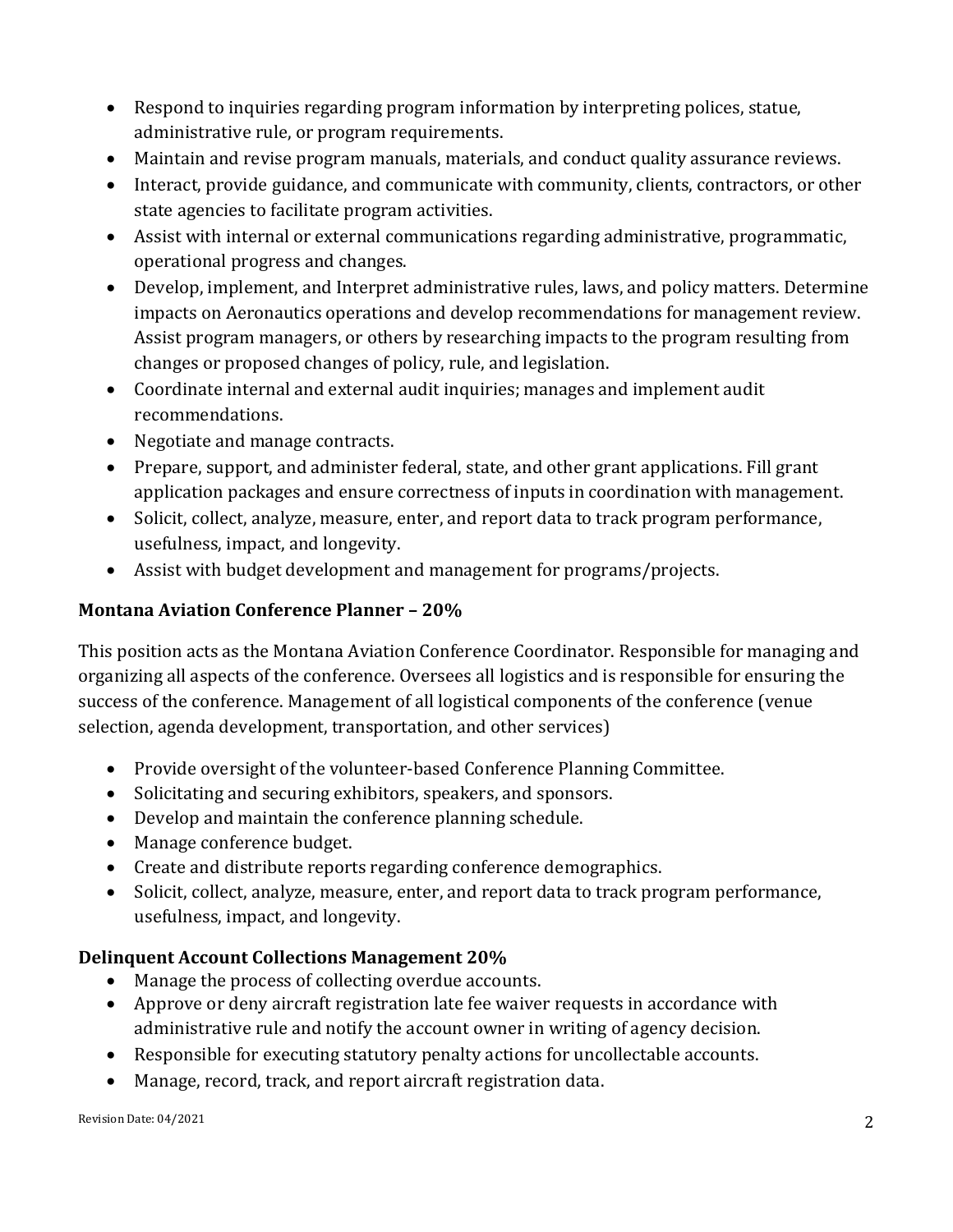- Subject matter expert responding to elevated complaints or issues from the public, clients, local, state, or federal agencies.
- Solicit, collect, analyze, measure, enter, and report data to track program performance, usefulness, impact, and longevity.

#### **Other Duties as Assigned – 10%**

- This position performs a variety of other duties as assigned by the Aeronautics Bureau Chiefs and Administrator in support of the Department mission and Division objectives.
- Provides logistical and staff support for the Montana Aeronautics and Essential Air Service boards.
- May be called upon to provide support for aviation search and rescue.
- Assists with the aircraft and pilot registration, scholarship, training, and outreach programs.

## **Supervision**

The number of employees supervised is: 0 The position number for each supervised employee is: n/a

#### **Physical and Environmental Demands:**

- This position functions in a typical office environment.
- Travel in single engine aircraft may be required.
- Must be flexible on work hours including occasional weekends and holidays. May be required to be available to be on call during assigned search and rescue duty.

## **Knowledge, Skills and Abilities (Behaviors):**

The position requires knowledge of the principles of planning; project management; basic practices of accounting and budgeting; organization; research and analysis practices.

The position requires skill in the operation of a personal computer, office software and standard office equipment; mathematical analysis; problem solving techniques; and presentation and negotiation. Requires skills in research, Microsoft Excel, writing and editing.

Ability to understand, navigate and manage the biannual legislative process.

Ability to resolve disputes, collect past due debts and provide professional customer service to the public.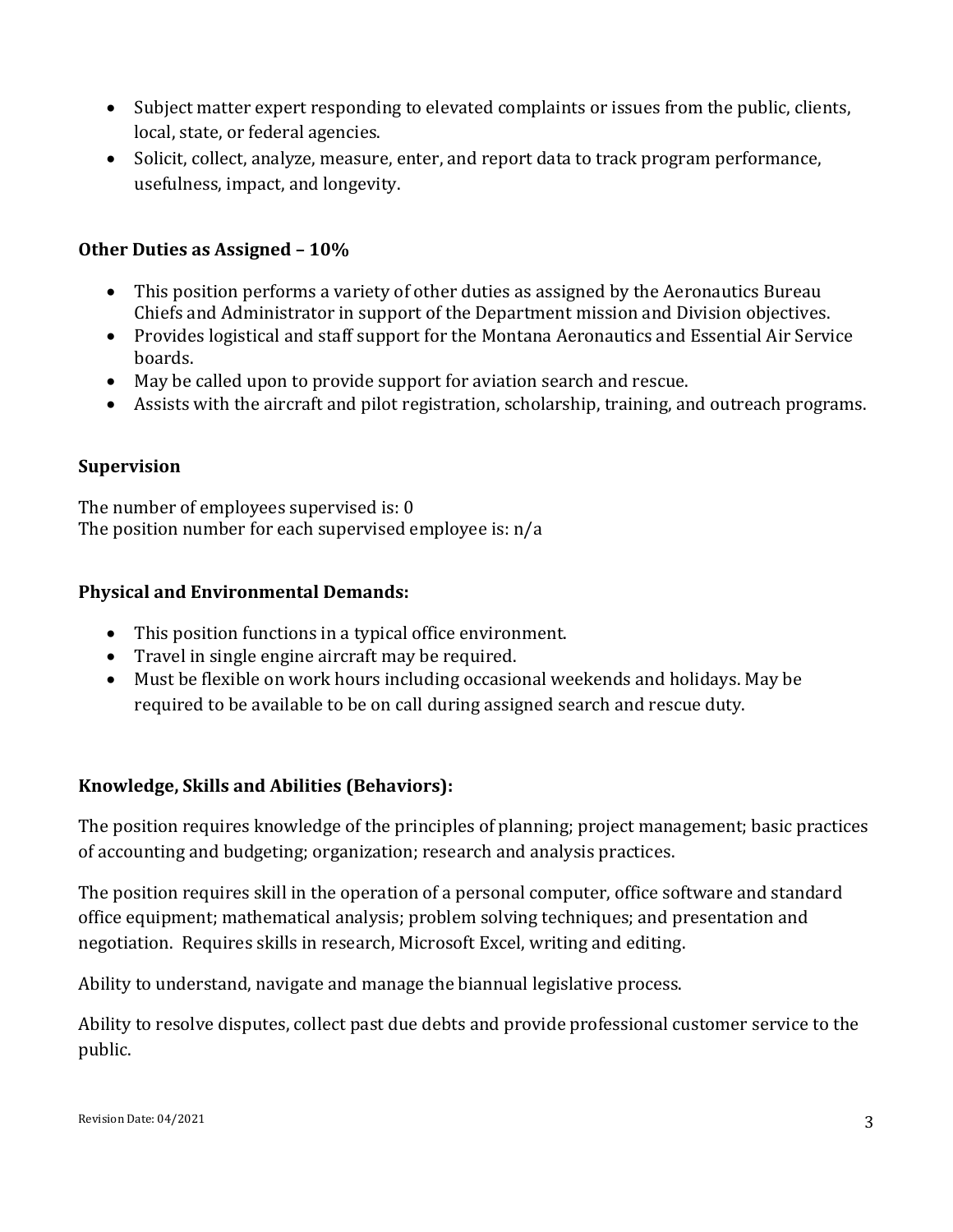Ability to manage and organize competing priorities, large projects, multi-day events, networking opportunities and marketing.

Must be able to maintain confidentiality.

#### **Minimum Qualifications (Education and Experience):**

The required knowledge and skills are typically acquired through a combination of education and experience equivalent to bachelor's degree in aviation, business, research, engineering, project management, event planning or another closely related field.

This position requires a minimum of 2 years of aviation, project management, planning or related experience. Experience in aviation preferred.

Certifications, licensure, or other information: FAA pilot certificate preferred.

Alternative qualifications include: Any combination of additional related work experience and education equivalent to the minimum qualifications.

#### **Special Requirements:**

*List any other special required information for this position*

|           | Fingerprint check     |  | Valid driver's license         |
|-----------|-----------------------|--|--------------------------------|
| $\bowtie$ | Background check      |  | Other; Describe                |
|           | 35 MFPE<br>Union Code |  | <b>Safety Responsibilities</b> |

The specific statements shown in each section of this description are not intended to be all inclusive. They represent typical elements and criteria considered necessary to perform the job successfully.

#### **Signatures**

My signature below indicates the statements in the job description are accurate and complete.

| <b>Immediate Supervisor</b>  | Title | Date |                |
|------------------------------|-------|------|----------------|
| <b>Administrative Review</b> | Title | Date |                |
| Revision Date: 04/2021       |       |      | $\overline{4}$ |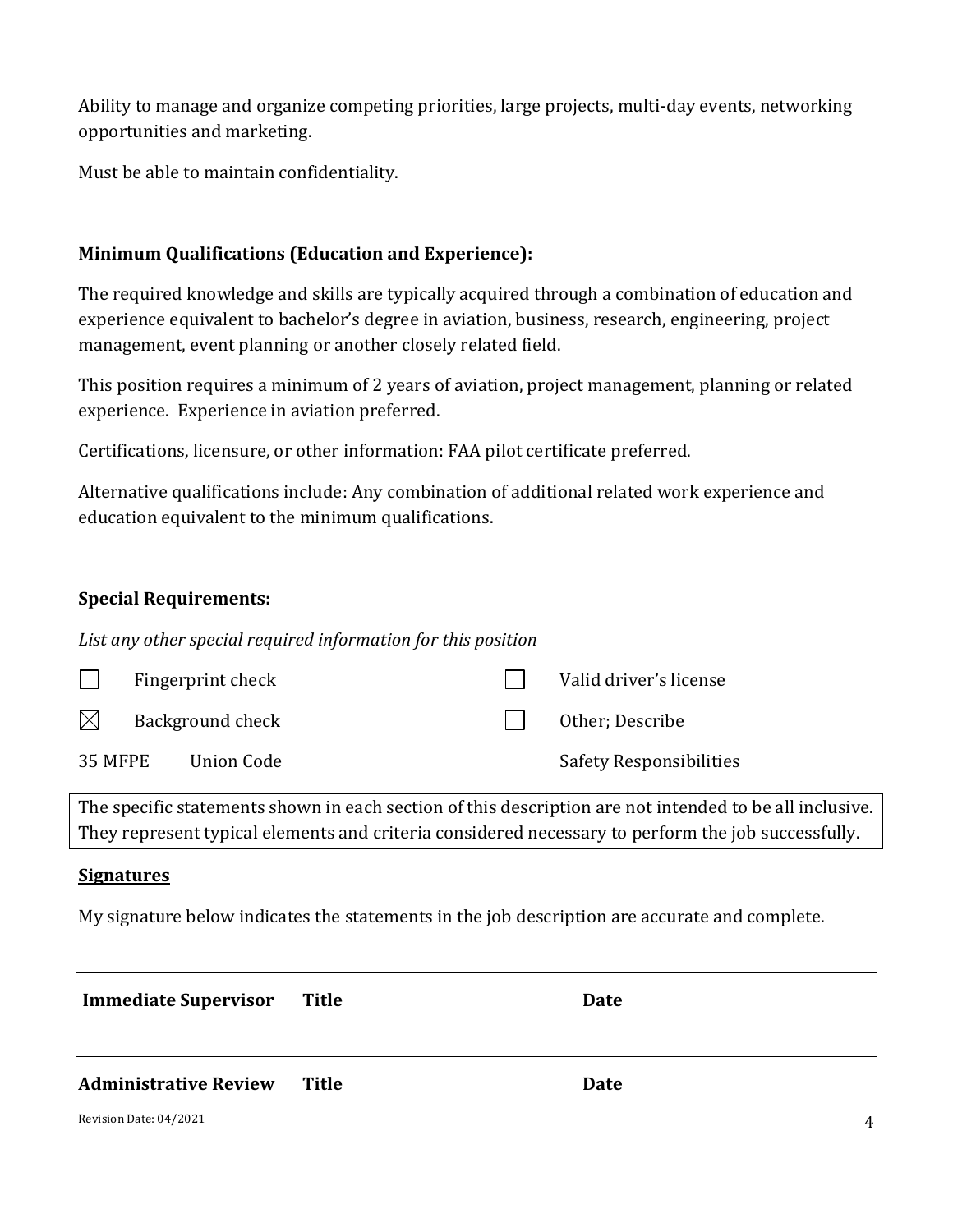My signature below indicates that I have read this job description.

**Employee Title Date**